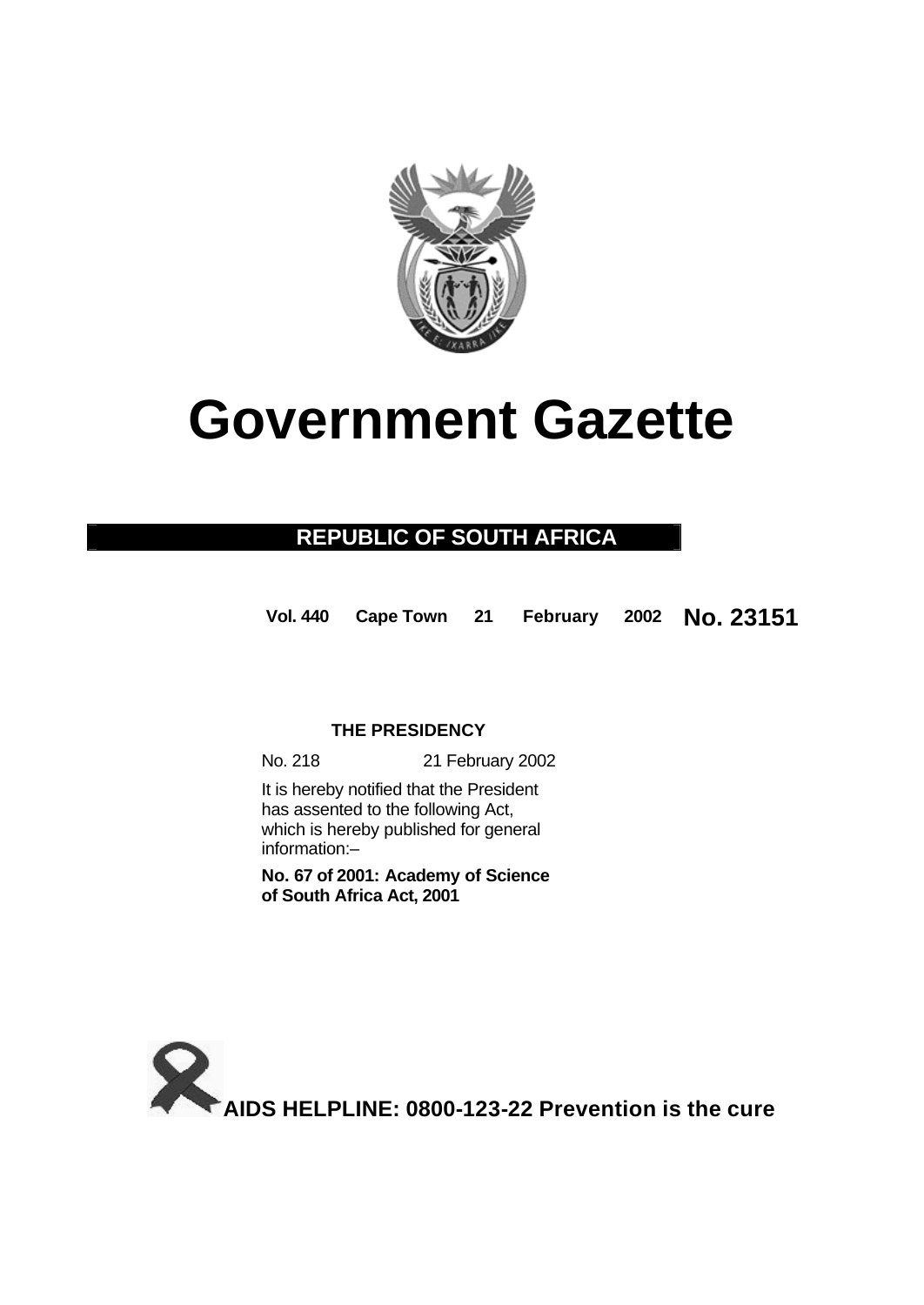*A-*

*(English text signed by the President.) (Assented to 13 February 2002.)* 

## **ACT**

**To establish a juristic person known as the Academy of Science of South Africa; to determine its objectives, functions and method of work; to prescribe the manner in which it is to be managed and governed; to provide for the repeal of the Suid-Afrikaanse Akademie vir Wetenskap en Kuns Act, 1959; and to provide for matters connected therewith.** 

**B** E IT ENACTED by the Parliament of the Republic of South Africa, as follows:-

#### **Definitions**

**1.** In this Act. unless the context indicates otherwise-

"Academy" means the Academy of Science of South Africa, established by section 5  $2:$ 

"Council" means the Council of the Academy elected in terms of section 6;

"financial year" means the period from 1 April in any year to 31 March in the following year;

"Minister'' means the cabinet member responsible for Arts, Culture, Science and 10 Technology;

"prescribed" means prescribed by regulation;

"president" means president of the Academy elected and appointed in terms of section 6;

"regulation" means a regulation made under this Act; 15 "this Act" includes the regulations.

#### **Establishment of Academy**

**2.** A juristic person known as the Academy of Science of South Africa is hereby established.

#### **Objectives of Academy** 20

**3.** The objectives of the Academy are-

- *(a)* to promote common ground in scientific thinking across all disciplines, including the physical, mathematical and life sciences, as well as human. social and economic sciences;
- *(b)* to encourage and promote innovative and independent scientific thinking; 2.5
- $(c)$  to promote the optimum development of the intellectual capacity of all people:
- *(d)* to provide effective advice and facilitate appropriate action in relation to the collective needs, opportunities and challenges of all South Africans; and
- *(e)* to link South Africa with scientific communities of the highest levels, in particular within the Southern African Development Community, the rest of 30 Africa and internationally.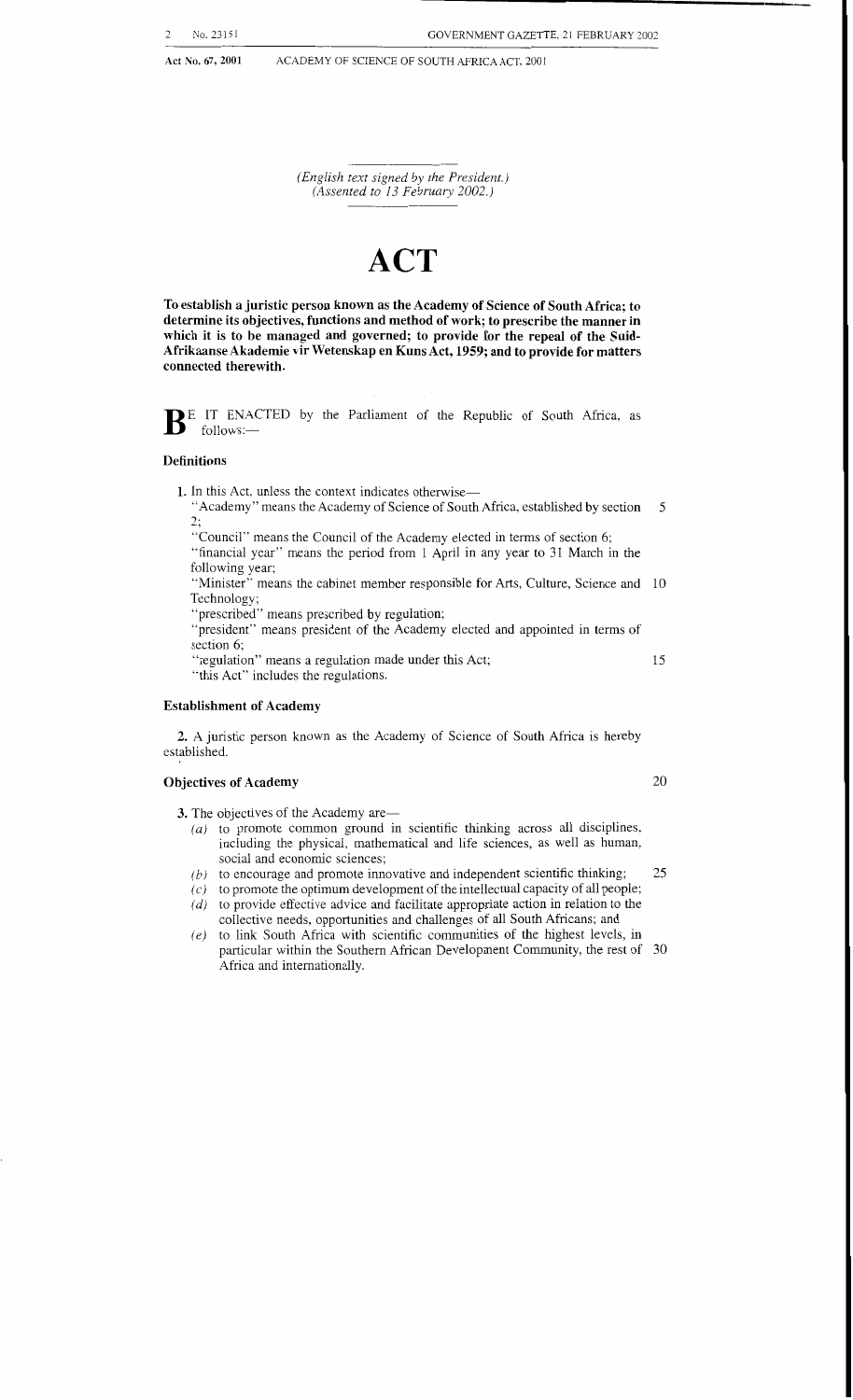<span id="page-2-0"></span>**Act Yo. 67,2001** ACADEMY OF SCIENCE OF SOUTH AFRICA ACT, 2001

#### **Relationship with Government**

**4.** (1) The Academy is the only academy of science recognised by Government. (2) The Minister may direct the Academy to perform acts on behalf of Government which are in accordance with its objectives.

#### **Composition of Academy** *5*

**5.** (1) There is only one category of members of the Academy, but a member may become an *emeritus* member from the beginning of the year in which the member turns 70 years of age.

(2) A member of the Academy is a person who can be expected by the Academy to significantly assist the Academy in achieving its objectives. 10

(3) The criterion for election to membership of the Academy is significant achievement in the pursuit, advancement or application of science.

(4) New candidates for membership of the Academy are proposed and recommended at least once a year by means of a prescribed certificate signed by not less than four members, at least two of whom have personal knowledge and understanding of the 15 scientific work and significant contribution to science of the candidate.

*(5)* The certificate must contain a draft citation explaining why the election of the candidate to membership of the Academy would further the objectives of the Academy.

(6) The certificate must be accompanied by a prescribed statement from the candidate indicating the candidate's willingness to be considered for election to membership of the 20 Academy, together with a *curriculum vitae.* 

*(7)* The Council of the Academy must annually evaluate, in terms of the prescribed criteria for membership, all new candidates and candidates brought forward from a previous year.

cast votes that are either for or against every candidate passed by the Council or that indicate a neutral position. (8) All existing members of the Academy will then be required, in a secret ballot, to 25

(9) Members of the Academy who do not vote are regarded as having recorded neutral votes.

(10) A candidate having at least three times as many votes for him or her as against 30 him or her is considered elected to membership of the Academy, as long as at least half of the votes cast are in his or her favour.

(11) Every person who is elected a member of the Academy must attend an annual general meeting of the Academy to sign the register of members and to subscribe to the following obligation: 35

- *(a)* "I ........ (full names) hereby promise to promote the well-being of South Africa through scientific thought and generally to further the objectives of the Academy of Science of South Africa as far as this lies within my power; and
- (b) I shall also observe the prescribed constitution and prescribed standing orders of the Academy for as long as I remain a member thereof.". 40

(12) A member of the Academy is, subject to subsection (9), obliged to take part in the elections of new members of the Academy and the members of the Council.

(13) An unsuccessful candidate may appeal to the Council in the prescribed manner.

#### **Council**

**6.** (1) The Academy is controlled and governed in accordance with this Act by the 45 Council.

(2) The Council must ensure that the objectives of the Academy are actively pursued and must exercise general control over the performance of the functions of the Academy. (3) The Council consists of the following persons:

- 
- *(a)* The president of the Academy who is the chair person; 50<br>*(b)* two vice-presidents, one of whom must be designated by the president to chair two vice-presidents, one of whom must be designated by the president to chair the meeting in the absence of the president;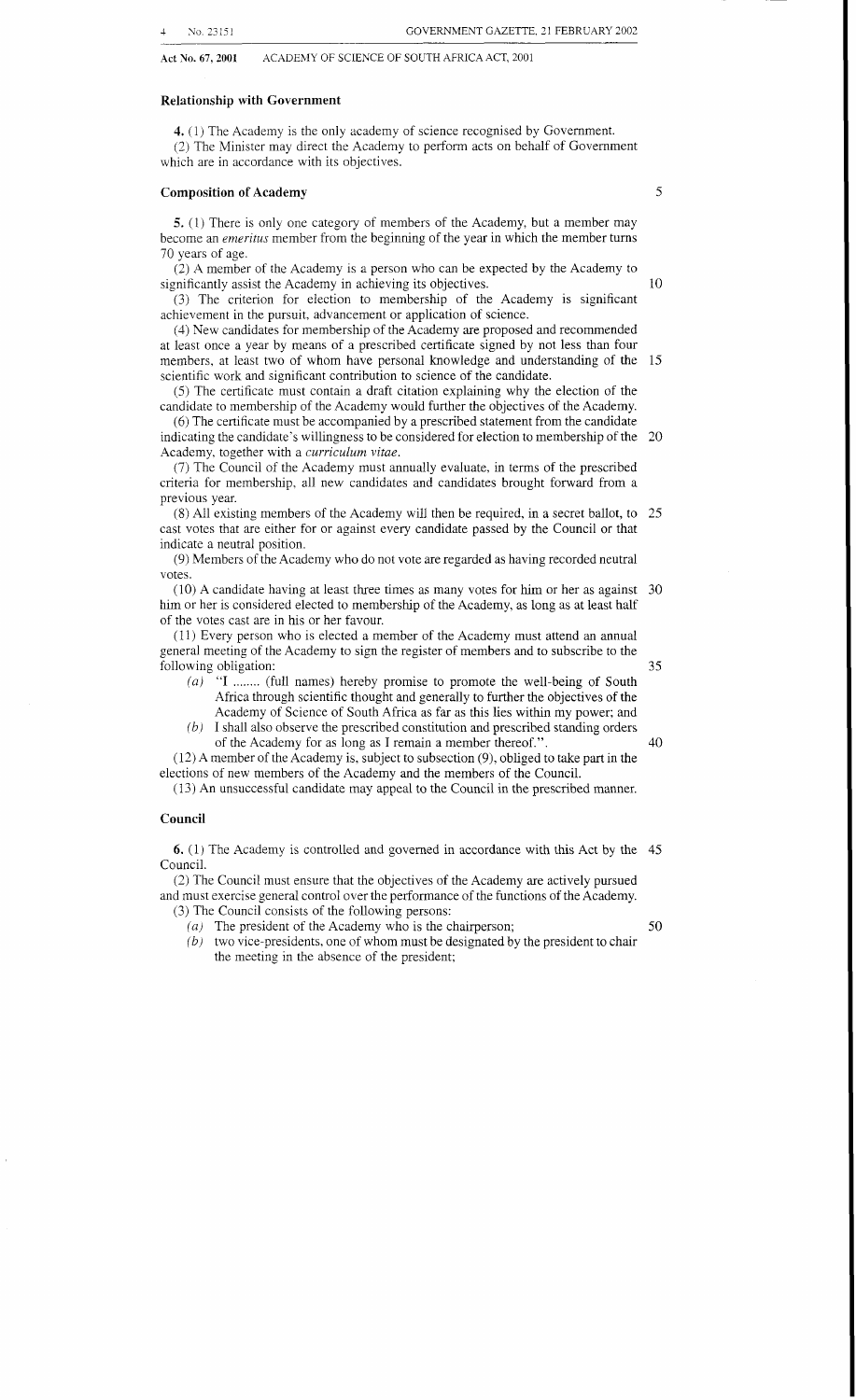$(c)$  the general secretary:

- 
- *(d)* the treasurer;<br>*(e)* seven other n seven other members; and
- $(f)$  one member of the National Advisory Council on Innovation appointed by the Minister.

(4) The members of the Council, except the member contemplated in subsection *(3)(f),* are elected by members of the Academy from their number and appointed by the Minister.

*(5)* The Council exercises the powers and performs the duties conferred or imposed upon the Council by or under this Act.

(6) *(a)* The Council meets at such times and places as the president may direct.

*(b)* **A** quorum for a meeting of the Council is a simple majority of its members.

#### **Disqualification, vacation of office and filling of vacancies**

- **7.** (1) A person may not be elected as a member of the Council if that person-
	- *(a)* is not ordinarily resident in the Republic;
	- *(b)* is an unrehabilitated insolvent;
	- $(c)$  has been convicted of an offence in the Republic, other than an offence committed prior to 27 April 1994 associated with political objectives, and was sentenced to imprisonment without an option of a fine, or, in the case of fraud, to a fine or imprisonment;

*(d)* has, as a result of improper conduct, been removed from an office of trust. (2) A member of the Council must vacate office if the member-

- *(a)* becomes disqualified in terms of subsection (1) from being appointed as a member of the Council;
- *(b)* resigns by written notice addressed to the Council:
- *(c)* is declared by the High Court to be of unsound mind or mentally disordered or is detained under the Mental Health Act, 1973 (Act No. 18 of 1973);
- *(d)* has without leave of the Council been absent from three consecutive meetings of the Council;
- *(e)* has had more than three prescribed defaults recorded by the president during 30 the previous five years, for which no satisfactory reasons have been given to the Council by the member;
- has been found guilty of misconduct after a formal hearing for conduct which may bring the Academy into disrepute, but a member may not vacate office until the next annual general meeting at which the vacation of office must 35 appear on the agenda.
- (g) subject to this subsection, addresses his or her resignation in writing to the president, the Council accepts such resignation and all outstanding subscription fees have been paid.

(3) Any member of the Council wishing to resign his or her membership must tender 40 his or her resignation in writing to the president.

(4) Membership lapses if subscription fees, as prescribed, have not been paid within three months after they become due.

*(5)* If the office of a member of the Council becomes vacant before the expiration of the term of office of that member, the Minister must, within 60 days and subject to subsection (I), appoint a person nominated by the Council to fill the vacancy for the unexpired portion of the period for which the member who has vacated office was appointed. 45

10

*5* 

15

25

20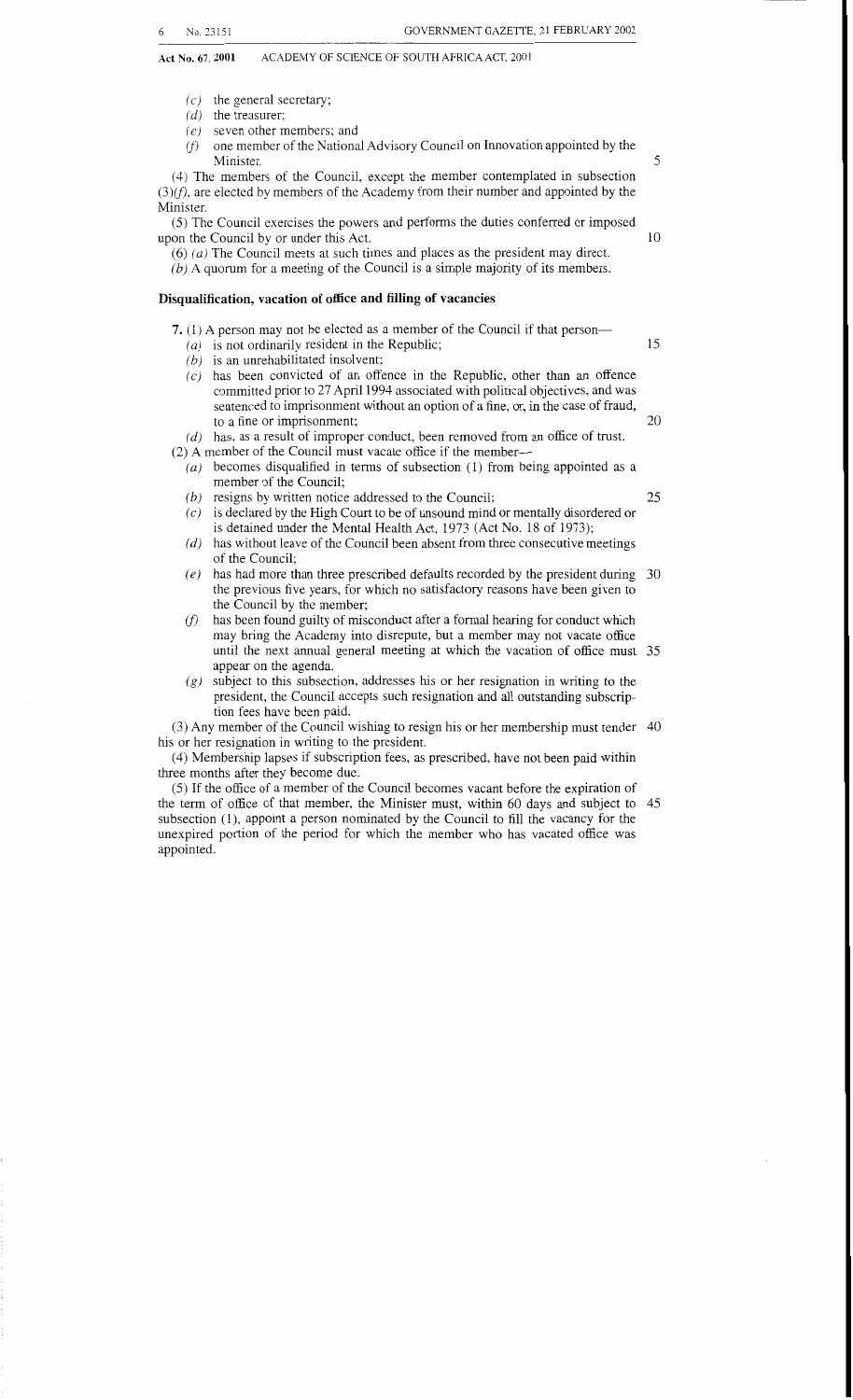~~~~

**Act No. 67,2001** ACADEMY OF SCIENCE OF SOUTH AFRICA ACT, 2001

#### **Committees of Academy**

**8.** (1) The Council may establish one or more committees which may exercise such powers or perform such functions of the Academy as the Council may determine.

*(3)* A committee referred to in subsection (1) consists of such number of members of the Academy and employees of the Academy, if any, as the Council may deem 5 necessary, and the Council may at any time dissolve or reconstitute a committee.

(3) The Council must designate a member of the committee to be the chairperson thereof.

(4) The Council is not absolved from the performance of any function entrusted to any committee of the Council in terms of this section. 10

#### **Accounting Officer**

**9.** ( 1) In addition to the other functions entrusted to the president by or under this Act, he or she shall be the accounting officer charged with the responsibility of accounting for all money received and the utilisation thereof and be responsible for the assets of the Academy. 15

(2) *(aj* The president may-

- (i) delegate to another member of the Council a power conferred upon the accounting officer by or under this Act; or
- (ii) authorise such person to perform a duty assigned by or under this Act to the accounting officer. 20

*(b)* A delegation under paragraph *(a)* does not prevent the exercise of the power in question or the performance of the duty in question by the accounting officer.

#### **Staff and conditions of service of employees**

**10.** *(a)* The Council may, subject to paragraph *(b)* and on such conditions as it may determine, appoint such employees as it deems necessary to enable the Academy to 25 perform its functions.

*(b)* The Council must out of its own funds pay to its employees such remuneration, allowances, subsidies and other benefits as the Council may determine.

*(c)* The Council may, on such conditions as it may deem fit and if the employee consents thereto, second an employee, either for a particular task or for a period of time. 30 to the service of a department of State, an organisation or institute in the Republic on condition that such employee's rights, privileges and benefits by virtue of his or her conditions of service as an employee of the Academy are not adversely affected by such secondment.

#### **Financing** *35*

**11.** (1) The funds of the Academy consist of-

*(a)* money paid to the Academy by users of its services;

*(b)* donations or contributions lawfully received from any source;

*(c)* interest on investments; and

*(d)* income derived under this Act from any other source. 40 *(2)* The Academy must utilise any donations or contributions contemplated in subsection  $(1)(b)$  in accordance with the conditions, if any, imposed by the donor or

contributor concerned. (3) The Academy may, in respect of any work completed or service rendered by it under this Act, charge such fees or make such other financial arrangements as it may 45 deem fit.

Corporation for Public Deposits. (4) The Academy may invest any unexpended portion of its funds with the

#### **Audit, annual and financial report**

**12.** (1) The accounts and balance sheet of the Academy must be audited internally and 50 externally on an annual basis.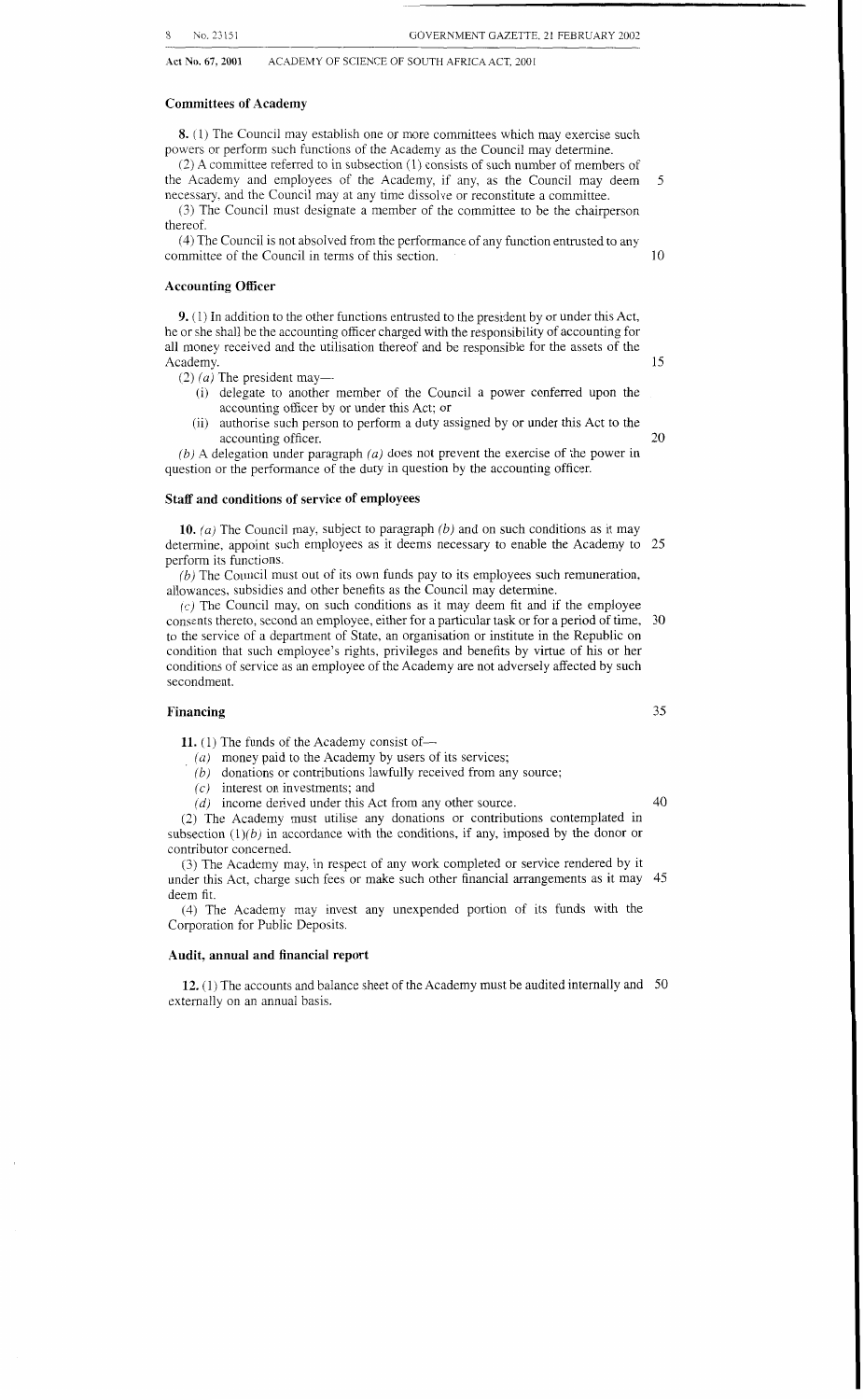**Act No. 67,2001** ACADEMY OF SCIENCE OF SOUTH AFRICA ACT, 2001

(2) The financial statements must be submitted to members within six months of the end of the financial year.

#### **Functions of Academy**

13. (1) In order to achieve its objectives the Academy may-

- (a) at the request of any person or on its own initiative, investigate matters of  $5$ public interest concerning science and on the strength of the findings act in an opinion-forming and advisory manner;
- $(b)$  publish scientific reports and other publications;
- promote and inspire outstanding achievements in the different fields of South  $(c)$ African science and grant recognition for excellence;  $10$
- $(d)$  generally promote interest in science education;
- $(e)$  establish reciprocal arrangements and enter into agreements with organisations with similar objectives locally and, subject to international legislation regarding international cooperation, in particular within the Southern African Development Community, the rest of Africa and other 15 countries, in order to promote the exchange of information and ideas;
- $(f)$ acquire any rights and privileges which it considers necessary or appropriate;
- $(g)$ receive or make donations, grants and endowments, purchase, take on lease or in exchange, hire or otherwise acquire any movable or immovable property, and erect any building; 20
- $i(h)$  invest its funds on such security as it may from time to time determine;
- $(i)$  lawfully raise or borrow money in such manner as it deems fit, including by mortgage bonds or by the issue of debentures secured by mortgage bonds upon all or any part of its property, but against no other security than the assets of the Academy;
- sell, improve, lease, dispose of or alienate or otherwise deal with all or any of  $(i)$ the property of the Academy;
- $(k)$  appoint, fix the remuneration of and discharge officers of the Academy; and
- (*l*) do all such things as are conducive to the attainment of its objects.  $(2)$  The Academy must— $(30)$
- 
- *(a)* advise the Minister on matters concerning science;
- *(b)* undertake or cause to be undertaken such investigations and research concerning its objectives as the Minister may assign to it;
- *(c)* perform such duties in respect of its objectives as the Minister may assign to 35  $it;$
- *(d)* from time to time review its structure, organisation and programmes.

#### **Performance of functions outside Republic**

**14.** (1) The Academy may, subject to legislation regarding international cooperation and in order to achieve its objectives, render support relevant thereto to any South African citizen in any territory outside the Republic. 40

(2) This Act must, as far as it can be applied with the necessary changes, apply in connection with the performance by the Academy of its functions under subsection (1) as if the territory in which it so performs its functions were part of the Republic.

#### **Meetings of Academy**

**15.** (1) The first meeting of the Academy is held at the time and place determined by 45 the Minister, and thereafter meetings are held at such times and places as the president determines.

(2) The Academy must meet at least once a year.

(3) The president may at any time convene a special meeting of the Academy, which must be held at such time and place as the president determines. 50

(4) All members of the Academy must be notified in writing of every meeting of the Academy at least 21 days before such meeting.

25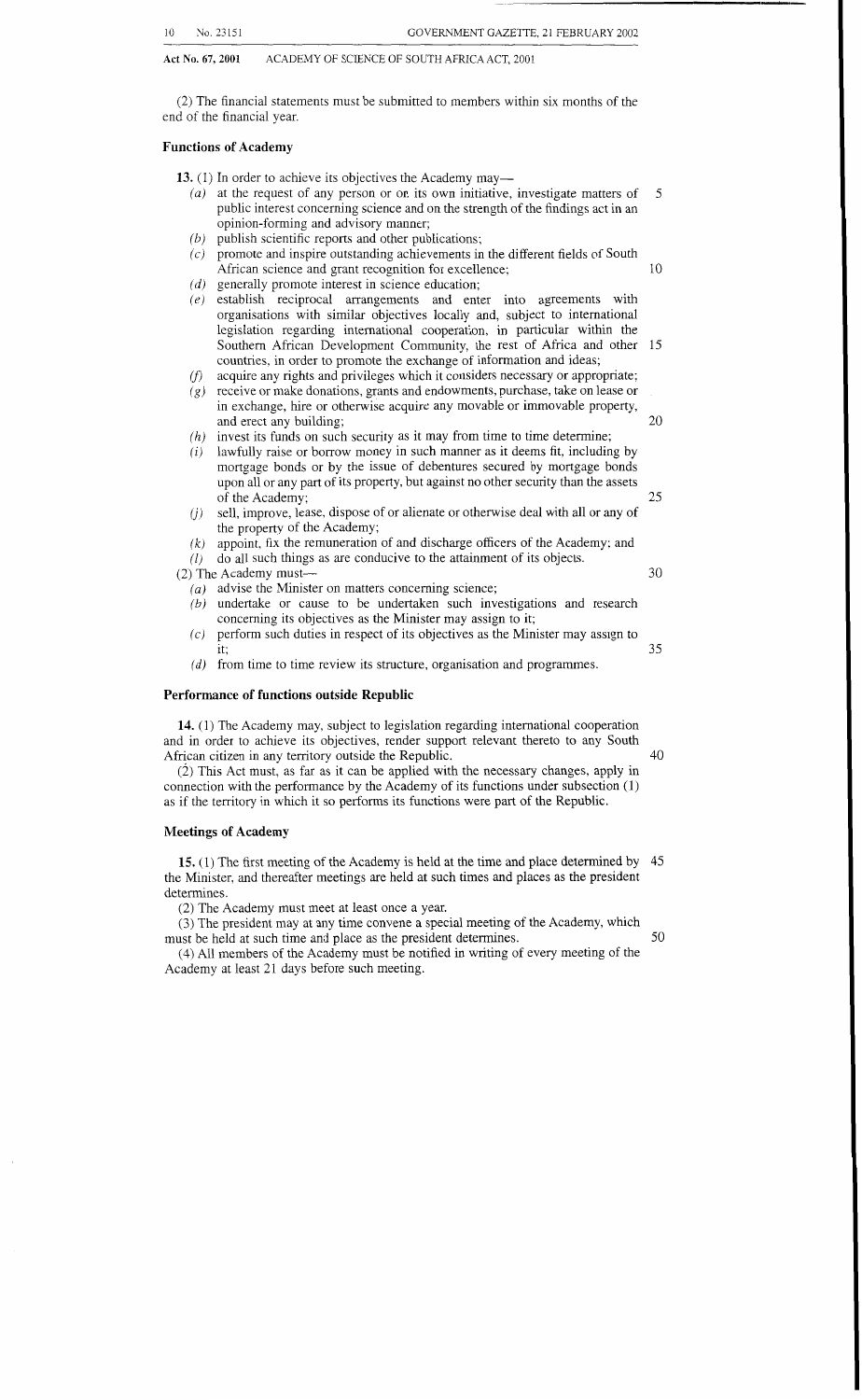**Act No. 67,2001** ACADEMY OF SCIENCE OF SOUTH AFRICA ACT, 2001

*(5)* A quorum for a meeting of the Academy is one quarter of its members. *(6)* Any decision *of* the Academy is taken by resolution of a simple majority of the members of the Academy present at any meeting of the Academy, and, in the event of an

equality of votes on any matter, the person presiding at the meeting in question has a

casting vote in addition to his or her deliberative vote as a member of the Academy. (7) A member of the Academy may not vote or in any manner participate in the proceedings at any meeting of the Academy nor be present at the venue where such a meeting is held, if, in relation to any matter before the Academy, he or she has any interest which precludes him or her from performing his or her functions as a member of the Academy in a fair, unbiased and proper manner.

#### **Regulations**

**16.** The Minister may in consultation with the Academy make regulations regarding-

- *(a)* any matter required to be prescribed in terms of this Act;
- *(b)* the code of conduct for members of the Academy; and
- *(c)* any matter which it is necessary or expedient to prescribe in order to implement and administer this Act.

#### **Repeal of law**

**17.** The Suid-Afrikaanse Akademie vir Wetenskap en Kuns Act, 1959 (Act No. 54 of 1959), is hereby repealed.

#### **Dissolution of council**

**18.** The council of "Die Suid-Afrikaanse Akademie vir Wetenskap en Kuns" contemplated in section 1 of the Suid-Afrikaanse Akademie vir Wetenskap en Kuns Act. 1959 (Act No. 54 of 1959), is hereby dissolved subject to section 19.

#### **Transitional provisions**

**19.** (1) The council of "Die Suid-Afrikaanse Akademie vir Wetenskap en Kuns" may form a company in terms of section 21 of the Companies Act, 1973 (Act No. 61 of 1973), or establish any other legal entity.

(2) All assets, rights and obligations of the council of "Die Suid-Afrikaanse Akademie vir Wetenskap en Kuns" shall, upon its dissolution, devolve upon the 30 Suid-Afrikaanse Akademie vir Wetenskap en Kuns Company or legal entity contemplated in subsection  $(1)$  without formal transfer and without payment of any fees, duties, taxes or other charges.

(3) Every employee of "Die Suid-Afrikaanse Akademie vir Wetenskap en Kuns" immediately prior to the date of commencement of this Act becomes an employee of the 35 Suid-Afrikaanse Akademie vir Wetenskap en Kuns Company or legal entity contemplated in subsection (1) upon the commencement of this Act, on the same conditions of service as before.

(4) All the rights and obligations existing between "Die Suid-Afrikaanse Akademie vir Wetenskap en Kuns" and each of its employees immediately prior to the date of 40 commencement of this Act continue in force as if they were rights and obligations between the Suid-Afrikaanse Akademie vir Wetenskap en Kuns Company or legal entity and each such employee.

*(5)* The change of the name of the employer from "Die Suid-Afrikaanse Akademie vir Wetenskap en Kuns" to the Suid-Afrikaanse Akademie vir Wetenskap en Kuns Company or legal entity does not interrupt the continuity of service of any employee and must, for all purposes, be regarded as not being a change of employer. 45

(6) The Council of a voluntary association known as the Academy of Science of South Africa immediately prior to the date of commencement of this Act becomes the first Council of the Academy for a period not exceeding three years from the date of *50* commencement of this Act.

(7) All persons who immediately before the date of commencement of this Act were

25

10

15

20

*5*